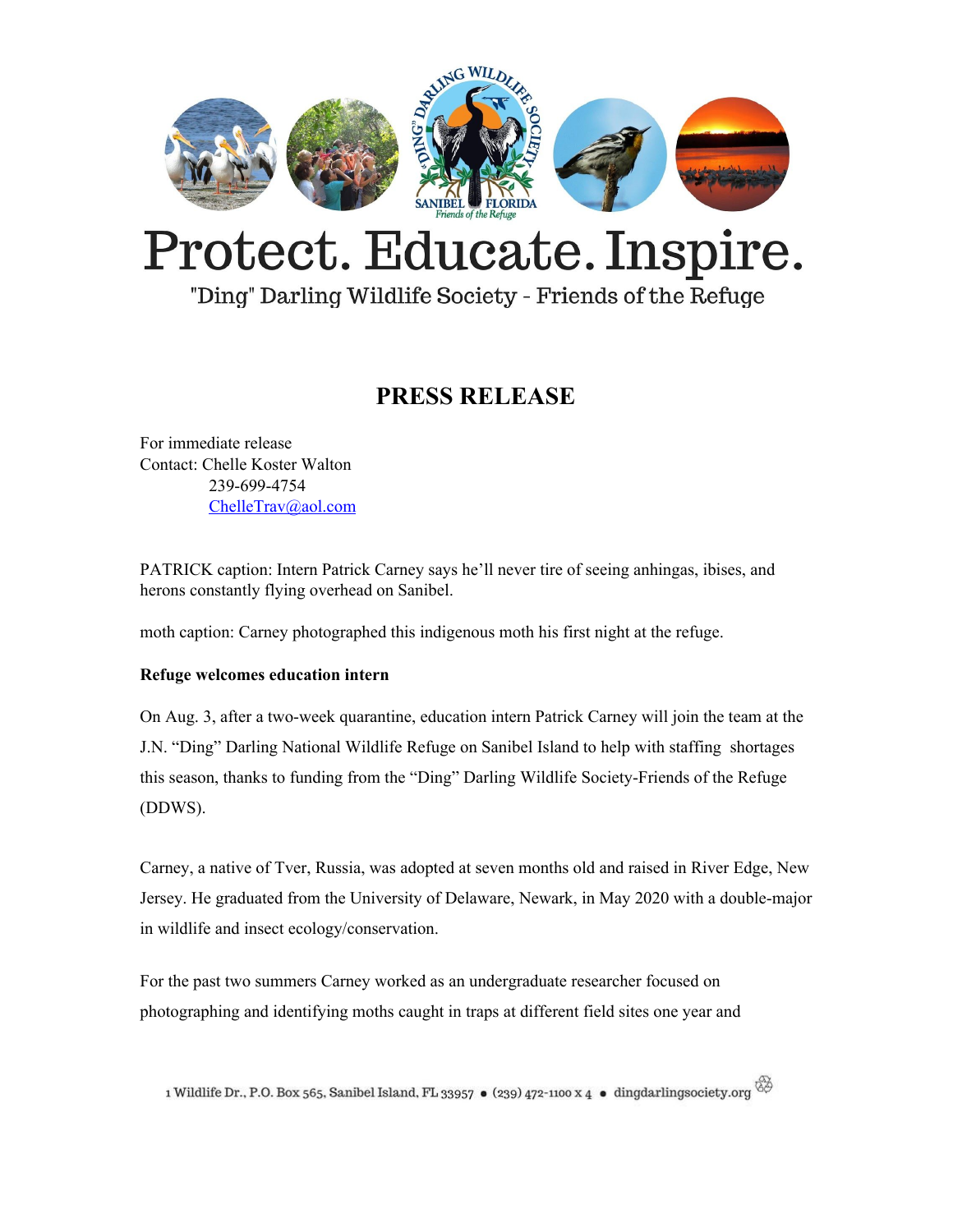evaluating insect recolonization in newly reforested areas the second. While in school, he also served as president of birding and entomology clubs with a strong emphasis on public and environmental education.

"My family vacationed here when I was 11, so I've been spending my quarantine refamiliarizing myself with the refuge properties and the island as a whole," Carney said. "I also set up an area behind my trailer to watch for nocturnal insect diversity and was super excited to have *Polygrammodes eleuata*, a moth species endemic to southern Florida, show up on the first night."

Carney has also been spending quarantine brainstorming ideas for educational programs, videos, and resources based on his island explorations.

"One of the things that I'm most excited about with this position is that I have a lot of creative license and opportunities to brainstorm educational programs, and I'm looking forward to helping expand the already excellent array of educational programs and materials offered at the refuge.," he said. "So far, I also know that I'll be able to help with monofilament removal at the refuge, so I'm also excited for that because it's very important and also means I get to be out on the water every week. Lastly, I remain hopeful that the situation with COVID-19 clears up soon so that we're able to begin visiting classrooms for programs and having groups of students again visit the refuge."

DDWS provides living stipends and other benefits for about a dozen interns each year. The refuge supports interns with free housing.

"Our interns bring youthful energy, enthusiasm, and creativity to the refuge team," said supervisory refuge ranger Toni Westland. "At the same time, the program gives students and recent graduates an opportunity to learn hands-on about the environment and refuge operations."

For more information about the refuge's internship programs, contact Westland at 239-472-1100 ext. 237. To learn about supporting the refuge intern program, contact Lynnae Messina, DDWS associate director, at 239-472-1100 ext. 233.

#### ABOUT DDWS